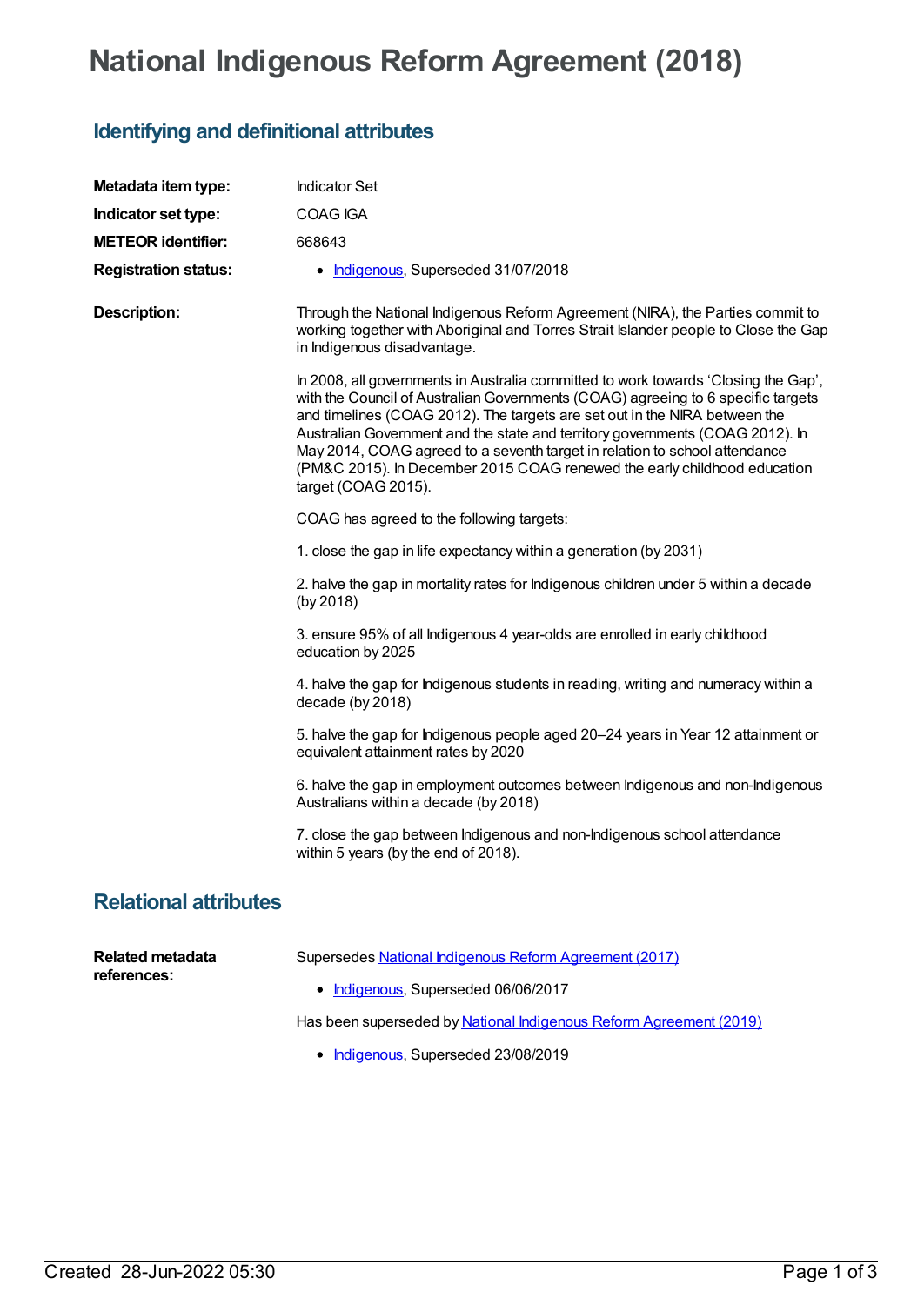| Outcome areas linked to<br>this Indicator set: | Indigenous Australians achieve health outcomes comparable to the broader<br>populationIndigenous, Standard 21/07/2010                                                                                                                                 |
|------------------------------------------------|-------------------------------------------------------------------------------------------------------------------------------------------------------------------------------------------------------------------------------------------------------|
|                                                | Indigenous children are born and remain healthylndigenous, Standard 21/07/2010                                                                                                                                                                        |
|                                                | Indigenous children have access to affordable, quality early childhood education in<br>the year before full-time schooling Indigenous, Standard 01/07/2016                                                                                            |
|                                                | Indigenous children have the same health outcomes as other Australian<br>childrenIndigenous, Standard 21/07/2010                                                                                                                                      |
|                                                | Indigenous people of working age participate effectively in all sectors and at all<br>levels of the labour marketIndigenous, Standard 21/07/2010                                                                                                      |
|                                                | Indigenous people remain healthy and free of preventable diseaseIndigenous,<br>Standard 21/07/2010                                                                                                                                                    |
|                                                | Indigenous students meet basic literacy and numeracy standards and overall levels<br>of literacy and numeracy are improving Indigenous, Standard 21/07/2010                                                                                           |
|                                                | Schooling promotes social inclusion and reduces the educational disadvantage of<br>children, especially Indigenous childrenIndigenous, Standard 01/07/2016                                                                                            |
|                                                | The Indigenous workforce age population has the depth and breadth of skills and<br>capabilities required for the 21st century labour marketIndigenous, Standard<br>21/07/2010                                                                         |
| Indicators linked to this                      | National Indigenous Reform Agreement: PI01-Estimated life expectancy at birth,                                                                                                                                                                        |
| Indicator set:                                 | 2018<br>Indigenous, Superseded 31/07/2018                                                                                                                                                                                                             |
|                                                | National Indigenous Reform Agreement: PI 02-Mortality rate by leading causes,                                                                                                                                                                         |
|                                                | 2018<br>Indigenous, Superseded 31/07/2018                                                                                                                                                                                                             |
|                                                | National Indigenous Reform Agreement: P103-Rates of current daily smokers,<br>2018<br>Indigenous, Superseded 31/07/2018                                                                                                                               |
|                                                | National Indigenous Reform Agreement: PI04-Levels of risky alcohol consumption,                                                                                                                                                                       |
|                                                | 2018<br>Indigenous, Superseded 31/07/2018                                                                                                                                                                                                             |
|                                                | National Indigenous Reform Agreement: PI05-Prevalence of overweight and                                                                                                                                                                               |
|                                                | obesity, 2018<br>Indigenous, Superseded 31/07/2018                                                                                                                                                                                                    |
|                                                | National Indigenous Reform Agreement: PI06-Under five mortality rate by leading<br>cause, 2018<br>Indigenous, Superseded 31/07/2018                                                                                                                   |
|                                                | National Indigenous Reform Agreement: PI07-Proportion of babies born of low                                                                                                                                                                           |
|                                                | birthweight, 2018<br>Indigenous, Superseded 31/07/2018                                                                                                                                                                                                |
|                                                | National Indigenous Reform Agreement: PI08-Tobacco smoking during pregnancy.<br>2018<br>Indigenous, Superseded 31/07/2018                                                                                                                             |
|                                                | National Indigenous Reform Agreement: P109-Antenatal care, 2018                                                                                                                                                                                       |
|                                                | Indigenous, Superseded 31/07/2018                                                                                                                                                                                                                     |
|                                                | National Indigenous Reform Agreement: PI 10-Proportion of Indigenous children<br>who are enrolled in (and attending, where possible to measure) a preschool<br>program in the year before formal schooling, 2018<br>Indigenous, Superseded 31/07/2018 |
|                                                | National Indigenous Reform Agreement: PI 11-Percentage of students at or above<br>the national minimum standard in reading, writing and numeracy for Years 3, 5, 7<br>and 9, 2018<br>Indigenous, Superseded 31/07/2018                                |